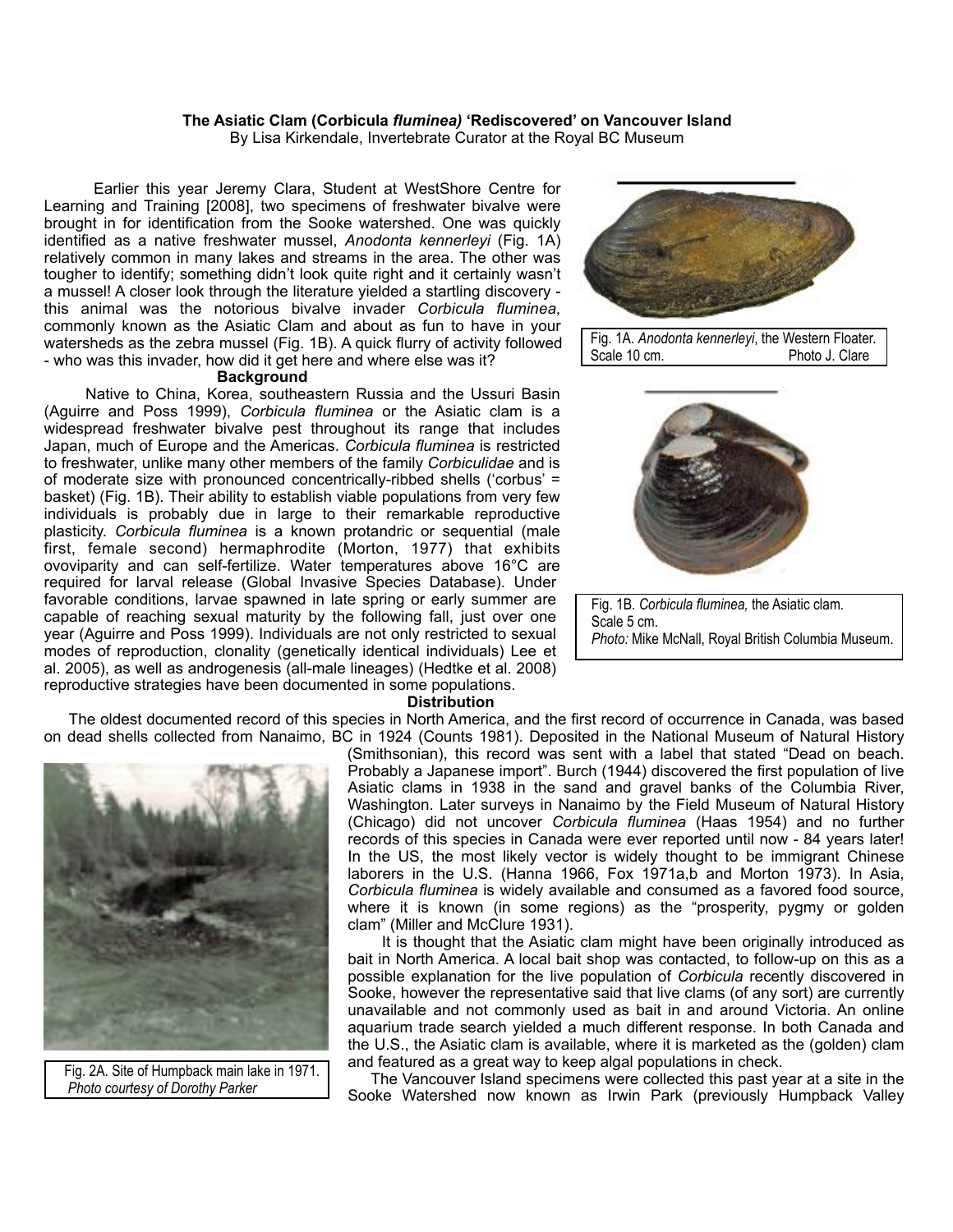

Fig. 2 B. Similar view of Humpback main lake today. *Photo:* J. Clare

shells that lined the bank adjacent to where live populations were found (Fig. 5). *C. fluminea* was hand-collected in <0.5 m of water, from a muddy, gravelly bottom. Individuals ranging from 1-5 cm were found, indicating that juveniles are present and that reproduction is likely occurring. Levels in the second of the two Humpback lakes have not dropped so drastically and no indication that *C. fluminea* inhabits this other Humpback lake (e.g. dead shells on banks) were found, suggesting that *C. fluminea* may reside at slightly deeper depths than is generally frequented by summer snorkelers or aquatic naturalists/ biologists conducting littoral survey work.

 Following the discovery of the Vancouver Island population of *C. fluminea,* Department of Fisheries and Oceans was contacted. This led to the the discovery that a second population had been found, on the mainland and prior to when the Humpback Lake population was first reported (February 2008). A confirmed observation of the Asiatic clam at the confluence of Scott Creek and the Coquitlam River in the Lower Fraser Area (Maurice Coulter-Boisvert, pers. comm.) suggests that the Asiatic clam may be more widespread than is presently appreciated (it is uncertain whether the

Campgrounds) and comprised of two man-made lakes, Humpback Lakes, built by Joe Pekter beginning in 1971 (Fig. 2). Humpback Lakes are part of a system of interconnected waterways that fall just outside the present boundaries of the Greater Victoria Water Supply System (Fig. 3). Since 2005, Irwin Park has been environmentally rehabilitated by students from West Shore Center for Learning and Training that have taken great pride in cleaning up the park, documenting the local wildlife in the area (that includes mallards, river otters, freshwater sponges, cnidarias, molluscs) and working on a hut intended to house an interpretative center (Fig. 4). Future plans have Irwin Park slated for a LEED development known as Westhills that has garnered mixed reviews from some local residents concerned that no concrete environmental targets have yet been set (Goldstream News Gazette, May 2008).

 Although the Western floater *Anodonta kennerleyi* was found living in both 'lakes', *C. fluminea* was only recorded from one (Fig. 3-inset). The water levels in the lake where *C. fluminea* was recovered dropped about 2 metres over the past year, exposing



Fig. 3. Overview map of Victoria Watershed showing location of Humpback Lakes. Inset shows close-up of Humpback Lakes marks where *C. fluminea* was recovered (filled circle). *After CRD Fire Weather Station map.*



Fig. 4. Hut at Irwin Park rebuilt by students from the Westshore Center. *Photo: J. Clare* 

recently discovered mainland siting is based on live specimens or not). For example, if widely known records of the Asiatic clam existed, it is likely that the species would have been included in a 2000 pamphlet entitled *Freshwater Molluscs* by the Ministry of Environment, Lands and Parks. Given how long it has taken to rediscover the Asiatic clam in the province, the first record may represent an isolated incidence of a handful of discarded clams that never formed an established population in BC. Similarly, the larger of the two Humpback Lakes was previously stocked with trout and the *C. fluminea* population recently discovered there could have been established from discarded clams used as bait (but not from recently, or even locally purchased bait, see above). It is unlikely that the two records of *C. fluminea* on Vancouver Island are related, especially given that the Humpback Lakes were not in existence prior to 1972.

## **Impact**

When conditions are favorable, huge populations can occur, (5000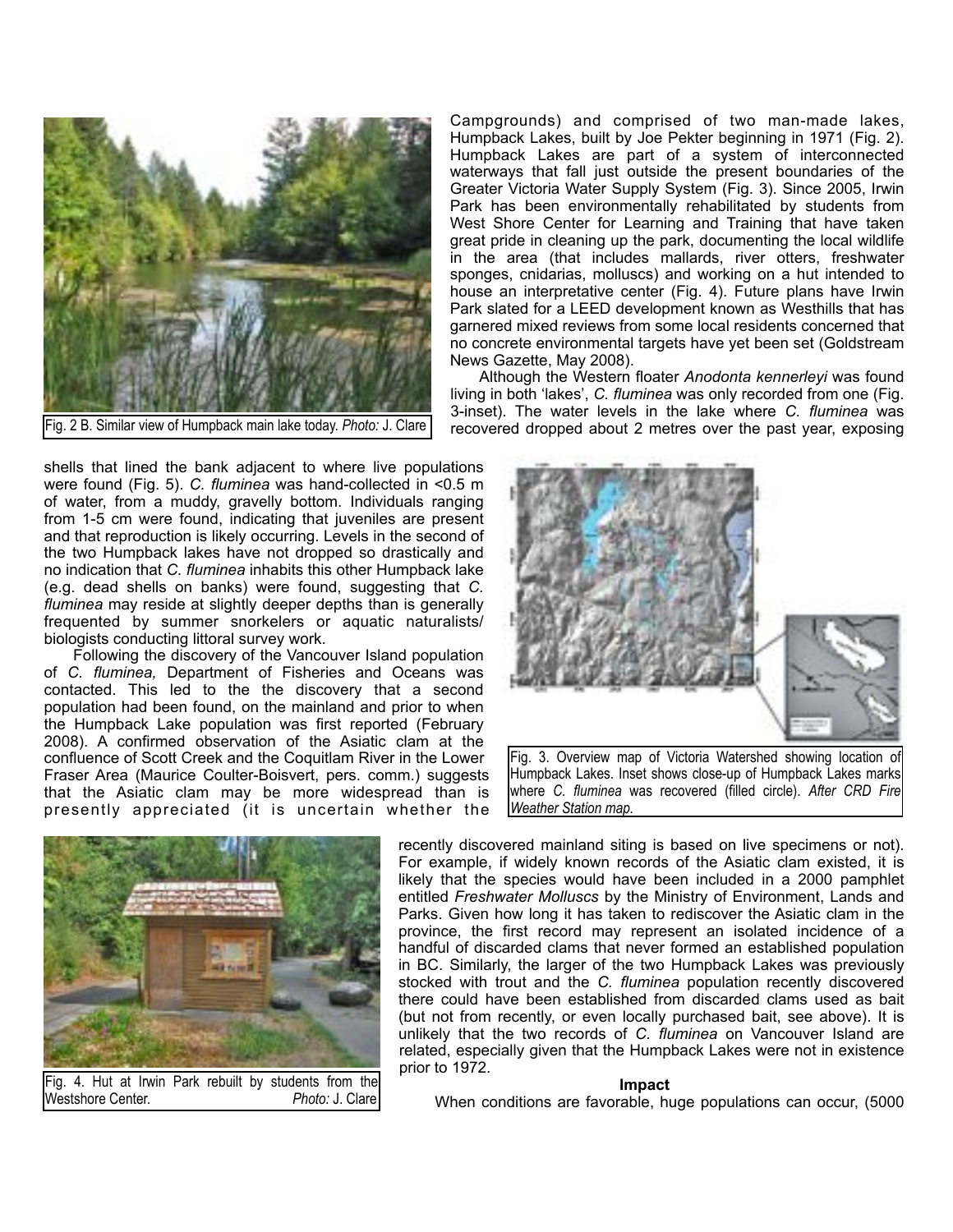clams/m2 in California, 12,000/m2 Texas), likely stressing native and often endangered (e.g. freshwater mussels) benthic communities. Like the highly invasive zebra mussel, *Dreissena polymorpha,* the Asiatic clam can clog intake pipes, necessitating considerable and costly maintenance procedures to clear. An estimated 1 billion dollars was spent in the USA in 1986 mitigating damage caused specifically by *C. fluminea* (Isom 1986). The Asiatic clam has likely been spread not by waterfowl, as studies indicate it cannot survive passage through the gut, but by inherent aspects of its reproductive biology that permits establishment from a small number of initial settlers. Humans have probably helped increase its introduced range (e.g. in the USA), perhaps collecting it as an aquarium curiosity and later releasing it in the wild, thereby assisting with long distance transport.

 The Asiatic clam can tolerate a wide range of water temperatures, but it is restricted from sexually reproducing unless water temperatures are at or above 16°C (although *C. fluminea* has been reported from cold countries such as Hungary and Poland, these records are from isolated instances of populations that may be living in artificially heated water, such as found in cooling ponds associated with power plants, Domagala *et al.* 2004). Because of this, although the Asiatic clam can survive here, it is likely restricted to summer reproductive bouts, which may limit its spread in our region. That said, we can look to our southern neighbors as a portent of things to come, given predictions of temperature increase as a result of global warming. This could mean more *Corbicula* in the near future. The discovery of the Humpback Lake population is a reminder to be careful of what you toss into rivers, lakes and streams. Remember that what is bought in the pet trade (for aquaria), should stay indoors in carefully monitored tanks or terraria and not later dumped into wild areas. Purchasing dead bait or locally- collected live bait is also a good practice.



Fig. 5. Jeremy Clare by a previously submerged stump. Dead shells of *C. fluminea* are present in the foregound. *Photo:* L. Kirkendale

### **Future Plans**

 Our future plans are to search for more populations of this species and continue to document its occurrence on Vancouver Island and around British Columbia. We would appreciate if interested parties would keep an eye out and inform us if they spot anything that looks like the animal featured in the photos. If found, please collect, freeze and contact Lisa Kirkendale, [lkirkendale@royalbcmuseum.bc.ca](mailto:lkirkendale@royalbcmuseum.bc.ca)

**Note:** While this paper was in press, a dead specimen of *Corbicula fluminea* was discovered in a collection donated to the Royal British Columbia Museum. The specimen was collected 26 November 1989 from beach drift near the high tide line in Stanley Park.

## **References**

- Aguirre, W. and S.G. Poss. 1999. Non-indigenous Species in the Gulf of Mexico Ecosystem: *Corbicula fluminea* (Muller, 1774). Gulf States Marine Fisheries Commission (GSMFC).
- Burch, J.W. 1944. Checklist of west American Molluscs, Family Corbiculidae. Conchological Club of Southern California Minutes 36:1-18.

Counts, C.L. 1981. *Corbicula fluminea* (Bivalvia: Sphaeriacea) in British Columbia. The Nautilus 95:12-13.

 Domagala, J., A.M. Labecka, M. Pilecka-Rapacz, B. Migdalska. 2004. *Corbicula fluminea* (O. F. Mueller, 1774)(Bivalvia:Corbiculidae)--a species new to the Polish malacofauna. Folia-Malacologica 12(3): 145-148.

Fox, R.O. 1971a. The *Corbicula* Story: Chapter Three. Unpublished report, Fourth Annual Meeting of the Western Society of Malacologists, Asilomar Conference Grounds, Pacific Grove, California, June 17, 1971, California Academy of Sciences, Department of Invertebrate Zoology, San Francisco, CA. 5 pp.

Fox, R. O. 1971b. Have you met *Corbicula* - the freshwater invader? Tabulata 1:3-5.

Global Invasive Species Database -<http://www.issg.org/database>

Haas, F. 1954. Non-marine molluscs from the Pacific Slope of NorthAmerica. The Nautilus 67:94-96.

Hanna, G.D. 1966. Introduced mollusks of western North America. California Academy of Sciences Occasional Papers 48:1-108

Hedtke, S.M., K. Stanger-Hall, R.J. Baker, D.M. Hillis. 2008.All-male asexuality: Origin and maintenance of androgenesis in the Asian clam *Corbicula.* Evolution 62(5): 1119-1136.

Hill, E. 2008. Langford OCP praise, vilified, *Goldstream News Gazette* (May 23). Isom, B.G. 1986. Historical review of Asiatic clam (Corbicula) invasion and biofouling of waters and industries in the Americas. American Malacological Bulletin Special Edition. No 2:1-5.

Lee, J.S. 2000. *Freshwater Molluscs.* British Columbia Ministry of Environment, Lands and Parks Publication. 6 pp.

Lee, T.S. Siripattrawan, C.F. Ituarte, D.O. Foighil. 2005. Invasion of the clonal clams: *Corbicula* lineages in the New World. American Malacological Bulletin 20:113-122.

Miller, R.C. and F.A. McClure. 1931. The freshwater clam industry of the Pearl River. Lingnan Science Journal 10:307-322.

Morton, B. 1973. Analysis of a sample of *Corbicula manilensis* Philippi from the Pearl River, China. Malacology Review 6:35-37.

Morton, B. 1977. The population dynamics of *Corbicula fluminea* (Bivalvia: Corbiculacea) in Plover-Cove Reservoir, Hong Kong. Journal of Zoology 181:21-42.